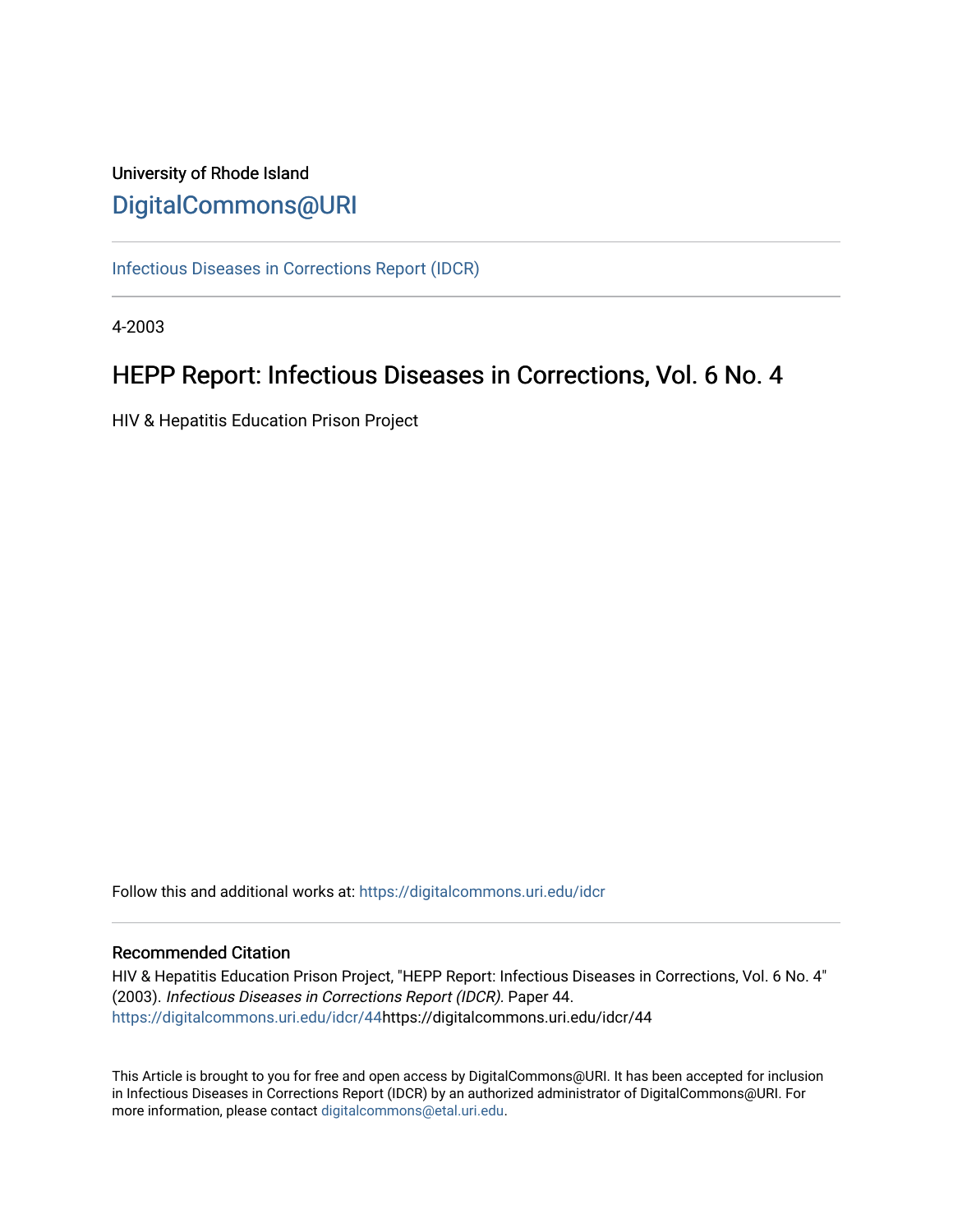

SPONSORED BY THE BROWN MEDICAL SCHOOL OFFICE OF CONTINUING MEDICAL EDUCATION.

## **ABOUT HEPP**

*HEPP Report, a forum for correctional problem solving, targets correctional physicians, nurses, administrators, outreach workers, and case managers. Published monthly and distributed by email and fax, HEPP Report provides up-to-the moment information HIV/AIDS, hepatitis, and other infectious diseases, as well as efficient ways to administer treatment in the correctional environment. Continuing Medical Education credits are provided by the Brown University Office of Continuing Medical Education. HEPP Report is distributed to all members of the Society of Correctional Physicians (SCP) within the SCP publication, CorrDocs (www.corrdocs.org).*

#### **CO-CHIEF EDITORS Joseph Bick, M.D.**

*Director, HIV Treatment Services, California Medical Facility, California Department of Corrections*

> **Anne S. De Groot, M.D.** *Director, TB/HIV Research Lab, Brown Medical School*

#### **DEPUTY EDITORS Frederick L. Altice, M.D.** *Director, HIV in Prisons Program,*

*Yale University AIDS Program* **David P. Paar, M.D.** *Director, AIDS Care and Clinical*

*Research Program, University of Texas, Medical Branch*

**Stephen Tabet, M.D., M.P.H** *University of Washington and Northwest AIDS Education and Training Center*

### **SUPPORTERS**

*HEPP Report is grateful for the support of the following companies through unrestricted educational grants: Major Support: Abbott Laboratories, Agouron Pharmaceuticals, and Roche Pharmaceuticals. Sustaining: Boehringer Ingelheim Pharmaceuticals, Gilead Sciences, Inc., GlaxoSmithKline , and Schering-Plough.*

## **Developing a Systematic Approach to Hepatitis C for Correctional Systems: Controversies and Emerging Consensus**

### *By Scott Allen, M.D.\*, Medical Director, Rhode Island Department of Corrections*

As guidelines for the diagnosis, evaluation and treatment of chronic hepatitis C virus (HCV) emerge in the community at large, correctional medical communities are wrestling with the challenge of establishing an appropriate and consistent response to an epidemic that disproportionately affects incarcerated populations. Controversies regarding the management of HCV are brought to a head in jails and prisons, where there is a high prevalence of disease (12-35% according to Centers for Disease Control (CDC) estimates<sup>1</sup>) and a legal obligation to provide access to medical care.

Two recent publications, the MMWR Recommendation and Report on the Prevention and Control of Infections with Hepatitis Viruses in Correctional Settings<sup>1</sup> and the 2002 NIH Consensus Statement on the Management of Hepatitis  $C^2$  begin to frame the key issues facing correctional health services. Soon after these reports were published, several hundred correctional administrators, correctional physicians, hepatologists, infectious disease specialists, public health professionals and other interested parties met in San Antonio for a conference on the management of HCV infection in corrections. In the aftermath of the conference, data shared at the meeting and various approaches taken by different systems have been discussed and debated. It should be noted that most of what was discussed at this conference did not address the unique challenges of HCV management in jail correctional settings.

While controversies abound concerning the management of HCV in corrections, the discussion was notable for several areas of emerging consensus. Perhaps the most noteworthy was the agreement that all systems need to develop and establish a systematic approach to the management of HCV infection.<sup>3</sup>

In this article, I review existing HCV management controversies from the correctional perspective, document an emerging consensus among correctional practitioners, and provide suggestions for future directions in HCV care.

#### **Impact of Disease**

**Controversy:** While the high prevalence of disease in corrections is widely accepted, debate has centered on the clinical significance of infection to correctional health care systems. Given that HCV appears to lead to morbidity and mortality in only a minority of infected individuals, and for that minority, progression to fibrosis, cirrhosis and death is expected to take decades, some argue that the immediate impact to the clinical health of currently incarcerated inmates should be minimal.

**Emerging Consensus:** Despite the very recent recognition of the epidemic, available information suggests that the HCV epidemic among the incarcerated is decades old. Data from liver biopsies in several correctional systems (including Virginia<sup>4</sup> and Louisiana<sup>5</sup>) show that many patients already have advanced fibrosis and cirrhosis, consistent with longstanding infection. In other facilities, HCV infection has emerged as a leading cause of incustody death.<sup>6,7</sup> End-stage liver disease is now recognized as the leading cause of death in HIVpositive populations, especially in those patients who are responsive to HAART.<sup>8</sup> Given the prevalence of HCV in corrections and considering projections from the CDC regarding anticipated cases of cirrhosis, end-stage liver disease and hepatocellular carcinoma, correctional communities should anticipate rising morbidity and mortality from HCV-related disease in the near term.

**Recommendation:** In order to better understand the HCV problem in the correctional setting, more data need to be collected and shared. Wide variations in rates from state to state and even from facility to facility are likely. Collecting national and facility-specific data is essential in order to adapt national guidelines and recommendations to local HCV management.

#### *Continued on page 2*

| <b>WHAT'S INSIDE</b> |  |
|----------------------|--|
|                      |  |
|                      |  |
|                      |  |
|                      |  |

Brown Medical School | Providence, RI 02912 | 401.277.3651 | fax: 401.277.3656 | www.hivcorrections.org *If you have any problems with this fax transmission please call 800.748.4336 or e-mail us at HEPP@corrections.net*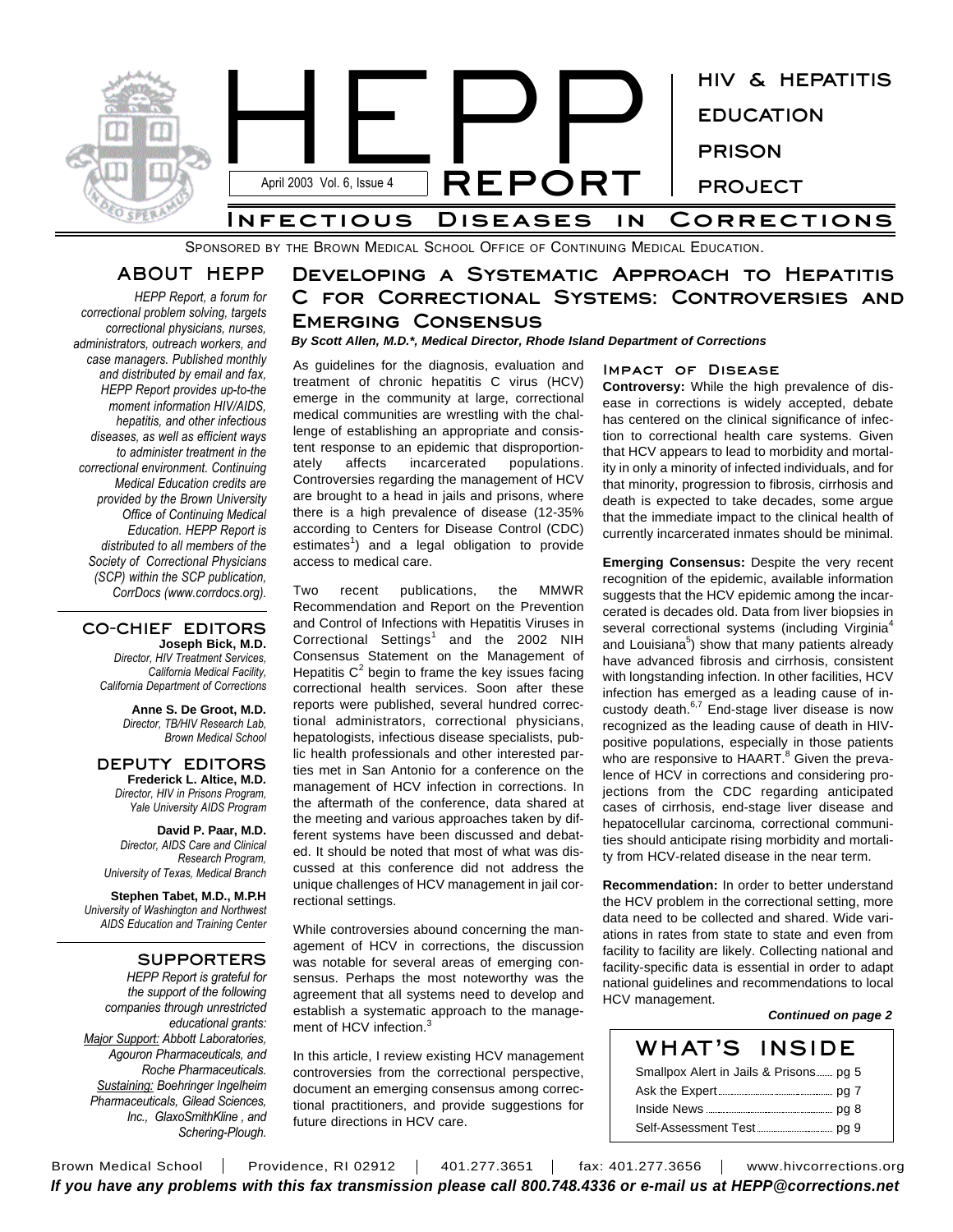### **Developing a Systematic...** *(continued from page 1)*

Correctional health care systems, perhaps in conjunction with NIH, CDC, and local or regional departments of health should consider developing a central database similar to existing cancer and HIV/AIDS registries. Correctional health care workers should be encouraged to report and circulate experience and outcome data, cost-effectiveness data and novel strategies for the diagnosis and management of HCV infection through peer-reviewed journals, correctional newsletters, and conferences.

#### **Screening**

**Controversy:** Given the high prevalence of HCV infection in correctional settings, some have argued in favor of universal screening, while others believe targeted screening of inmates is the right approach.

**Emerging Consensus:** Both universal and targeted screening methods have been used in correctional systems. In Indiana, the legislature recently implemented mandatory screening of all inmates for HCV and HIV. Testing is performed by the Indiana Department of Health and requires several blood samples from each inmate; as a result, correctional health officials had to adjust intake procedures after the legislation was passed.<sup>9</sup>

Other states use targeted approaches. In Wisconsin, an innovative risk-based assessment was performed to target individuals for hepatitis screening.<sup>10</sup> Using the screening criteria of testing all inmates with a history of injection drug use (IDU), hepatitis B virus infection, or elevated ALT, 90.8% of individuals with HCV were identified, while only a quarter of the population (26.8%) required testing. Comparison of expected costs based on 8,000 inmates/year at a reception center with a HCV prevalence of 13.2% (probably a low figure compared to other states, DOC officials admit) predicted an estimated \$100,000 in savings on blood tests per year.

The new guidelines published by the CDC suggest that all inmates be questioned regarding risk factors (see box) for HCV infection during their entry medical evaluations, and all inmates reporting risk factors for HCV should be tested. As the specificity of any test is a function of prevalence, the CDC further recommends that the sensitivity of risk-factor based screening be periodically determined, and that expanded testing be considered (i.e. to patients denying risk factors) when risk factor prevalence, including IDU, is > 75% and prevalence of infection among those who deny risk factors is also high (>20%).<sup>1</sup>

**Recommendation:** The period of incarceration provides an important window of opportunity to diagnose and educate those at risk for

### **Those at risk for HCV include persons who:**

 $\bullet$  injected drugs intravenously and shared unclean injecting equipment; • received a clotting factor concentrate produced before 1987;

\* were on long-term hemodialysis;

• have evidence of chronic liver disease including persistently abnormal ALT levels; or

• received a transfusion of blood or blood components or an organ transplant before July 1992.

To read the complete report, go to http://www.cdc.gov/mmwr/preview/ mmwrhtml/rr5201a1.htm.

hepatitis C. In addition to providing an opportunity for the evaluation and treatment of those with HCV, the identification of infected individuals has the potential to reduce subsequent transmission in the community. At a minimum, correctional facilities should have a systematic plan for screening based on risk factors and disease prevalence in the facility.

#### **Evaluation**

**Controversy:** While there is widespread agreement that liver biopsy can be a useful tool to evaluate chronic HCV, the cost-effectiveness of offering biopsies, or even requiring biopsies is widely debated.

**Emerging Consensus:** There is general agreement that patients with early stage disease, particularly those with stage 0-1 disease, can be counseled to defer treatment. Therefore, liver biopsy may permit clinicians to defer treatment in some cases, avoiding unnecessary treatment and reducing the overall cost of care. In Virginia, implementing a management strategy for evaluating and treating HCV that included liver biopsy was found to be cost-effective. All inmates in the Virginia Department of Corrections are offered HCV testing, and those that test positive for HCV RNA are offered liver biopsy. The Virginia strategy of triaging patients to care or no care depending on liver biopsy results limits treatment to inmates with "clinically significant" disease and, according to official estimates, saves almost \$125,000 per 100 patients. 4

**Recommendation:** I believe that liver biopsy is an essential tool in evaluating a patient for treatment. Although remote facilities may find liver biopsy difficult to access, biopsy is helpful in counseling the patient on the status of disease and the relative indication or contraindication for treatment. Given the data on its cost-effectiveness and clinical utility, biopsy of potential candidates for treatment is recommended. In patients with infection caused by genotypes 2 and 3, where 24-week courses of treatment are associated with high response rates, biopsy may be less important.

## **Treatment**

**Controversy:** Correctional health care providers and administrators worry that liberal inclusion criteria to treatment will result in an overwhelming demand for therapy.

**Emerging Consensus:** Legal and ethical considerations make it inadvisable to provide barriers to treatment simply to minimize the cost impact to institutions. However, clinically based strategies aimed at stratifying candidates for therapy is defensible and advisable.

Systematic approaches that take into consideration a variety of factors, including the likelihood of progression to cirrhosis based on clinical data and risk factors, allow for targeting high-risk patients for treatment. Most practitioners are now selectively advising medical treatment for those HCV-infected inmates who are clinically appropriate and who are anticipated to remain incarcerated for the full course of treatment.

"Clinically appropriate" patients include those with stage 2, 3, and compensated stage 4 liver disease. Stage 1 rapid fibrosers (as determined by serial liver biopsies) may also be considered for treatment. Treatment can safely be deferred in patients with stage 0-1 fibrosis, although the decision should be individualized and based on an informed consultation with the patient.

Institutions with clinically defensible systematic approaches - even those with liberal inclusion criteria - end up treating only a percentage of those patients potentially eligible for treatment. The vast majority of treatment candidates will appropriately be deferred to treatment after release due to short length of incarceration. Of the remainder, a great proportion will elect to defer treatment after balanced informed consent based on earlystage disease or documented slow progression.

**Recommendation:** All correctional health care programs should develop systematic, evidence-based guidelines for HCV management. Such guidelines, however, should never supplant the clinical judgement of the clinician, and decisions should always be made in consultation with the patient. Given the superior response rates of pegylated interferon plus ribavirin vs. standard interferon therapy plus ribavirin for treatment of genotype 1, treatment with pegylated interferon is recommended.<sup>11</sup>

#### **Patients with Psychiatric Illness and/or History of Substance Abuse**

**Controversy:** The correctional population has a high prevalence of individuals with a history of substance abuse and mental illness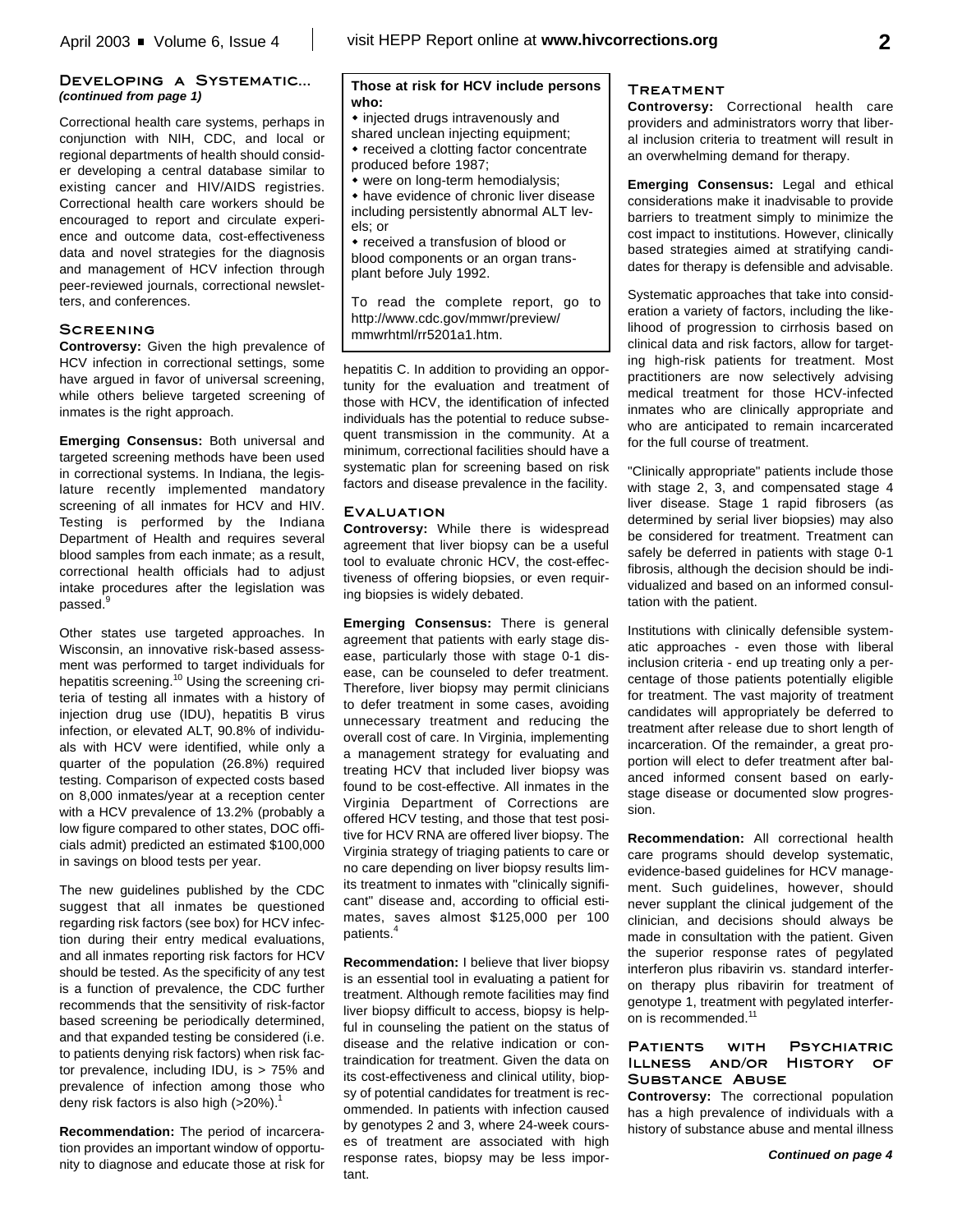## **Letter from the Editor**

*Dear Correctional Colleagues:*

*As I contemplate the April HEPP Report articles, I have come to the conclusion that we could not have chosen two more controversial and current issues in health care today - the treatment of HCV infection in prisoners and the administration of smallpox vaccine to health care professionals.* 

*In the past, much of the controversy regarding HCV treatment was due to poor sustained response rates to therapy that is not only expensive, but also fraught with significant side effects. Although potential side effects are still worrisome, combination therapy with pegylated interferon and weight-based ribavirin now provides improved sustained response rates, making therapy more attractive to both the patient and the provider. Approximately one third of those infected with HCV in the U.S. cycle through the correctional system. We have a remarkable opportunity to improve the health of the nation by screening, testing, counseling, and when possible, providing treatment to the incarcerated.*

*In corrections, and elsewhere in health care, the very real issue is, how can we pay for this effective, but expensive treatment? The answer is local, state, and federal funding, which there is less of in recent months due to downward trends in the economy and the war in Iraq. We must continue to educate our administrators and legislators to ensure that when funds become available, they can be requested and allocated for effective HCV treatment.*

*In this month's lead article, Dr. Scott Allen convincingly advocates for a systematic approach to managing hepatitis C in corrections. Such an approach will vary among the varying correctional jurisdictions and will be based on current and future resources. Despite the current inability to treat every prisoner who has HCV infection, we should screen and test those who may be affected and provide appropriate counseling regarding transmission to others, the importance of avoiding alcohol, and the potential for future treatment options.*

*In this month's spotlight, Dr. Joe Bick outlines the threat faced by correctional facilities that employ individuals who have received the smallpox vaccination, and reviews CDC guidelines for preventing transmission while the inoculation site heals.*

*After reading this month's issue, you should be familiar with the issues surrounding the approach correctional institutions are taking with HCV-infected inmates, as well as CDC guidelines for smallpox vaccination and the precautions that should be taken to minimize transmis*sion of the vaccina virus while the inoculation

*Sincerely yours,* 

*David Paar*

## **Subscribe to HEPP Report**

Fax to **617-770-3339** for any of the following: *(please print clearly or type)*

|                                                                                                                                      | Yes, I would like to add/update/correct (circle one) my contact information for my complimentary<br>subscription of HEPP Report fax/email newsletter.                                                                          |  |                       |  |
|--------------------------------------------------------------------------------------------------------------------------------------|--------------------------------------------------------------------------------------------------------------------------------------------------------------------------------------------------------------------------------|--|-----------------------|--|
| Yes, I would like to sign up the following colleague to receive a complimentary subscription of<br>HEPP Report fax/email newsletter. |                                                                                                                                                                                                                                |  |                       |  |
| Yes, I would like my HEPP Report to be delivered in the future as an attached PDF file in an<br>email (rather than have a fax).      |                                                                                                                                                                                                                                |  |                       |  |
|                                                                                                                                      |                                                                                                                                                                                                                                |  |                       |  |
| <b>CHECK ONE:</b>                                                                                                                    |                                                                                                                                                                                                                                |  |                       |  |
| O Pharmacist                                                                                                                         | O Physician C Physician Assistant C Nurse/Nurse Practitioner<br>O Medical Director/Administrator O HIV Case Worker/Counselor O Other                                                                                           |  | O Nurse Administrator |  |
|                                                                                                                                      |                                                                                                                                                                                                                                |  |                       |  |
|                                                                                                                                      |                                                                                                                                                                                                                                |  |                       |  |
|                                                                                                                                      | EMAIL: The contract of the contract of the contract of the contract of the contract of the contract of the contract of the contract of the contract of the contract of the contract of the contract of the contract of the con |  |                       |  |
|                                                                                                                                      |                                                                                                                                                                                                                                |  |                       |  |

**Faculty Disclosure**

In accordance with the Accreditation Council for Continuing Medical Education Standards for Commercial Support, the faculty for this activity have been asked to complete Conflict of Interest Disclosure forms. Disclosures are listed at the end of articles. All of the individual medications discussed in this newsletter are approved for treatment of HIV and hepatitis unless otherwise indicated. For the treatment of HIV and hepatitis infection, many physicians opt to use combination antiretroviral therapy which is not addressed by the FDA.

> **Senior Advisors** Karl Brown, M.D. *Rikers Island Jail*

John H. Clark, M.D., M.P.H., F.S.C.P. *Los Angeles County Sheriff's Department*

> Theodore M. Hammett, Ph.D. *Abt Associates*

Ned E. Heltzer, R.Ph., M.S. *Heltzer Associates*

Ralf Jürgens *Canadian HIV/AIDS Legal Network*

Joseph Paris, Ph.D., M.D. *CCHP Georgia Dept. of Corrections*

Renee Ridzon, M.D. *Bill & Melinda Gates Foundation*

Mary Sylla, J.D. *CorrectHELP: Corrections HIV Education and Law Project*

David Thomas, M.D., J.D. *Division of Correctional Medicine, NovaSoutheastern University College of Osteopathic Medicine*

Louis C. Tripoli, M.D., F.A.C.F.E. *Correctional Medical Institute, Correctional Medical Services*

Lester Wright, M.D. *New York State Department of Corrections*

**Associate Editors** Scott Allen, M.D. *Rhode Island Department of Corrections*

Peter J. Piliero, M.D. *Associate Professor of Medicine, Consultant, New York State Department of*

*Corrections, Albany Medical College* Dean Rieger, M.D. *Indiana Department of Corrections*

Josiah Rich, M.D. *Brown University School of Medicine, The Miriam Hospital*

> Steven F. Scheibel, M.D. *Regional Medical Director Prison Health Services, Inc.*

> David A. Wohl, M.D. *University of North Carolina*

> > **Managers** Craig Grein *Brown University*

Michelle Gaseau *The Corrections Connection*

**Layout** Kimberly Backlund-Lewis *The Corrections Connection*

**Distribution** *Screened Images Multimedia*

**Managing Editor** Elizabeth Herbert *HIV/Hepatitis Education Prison Project*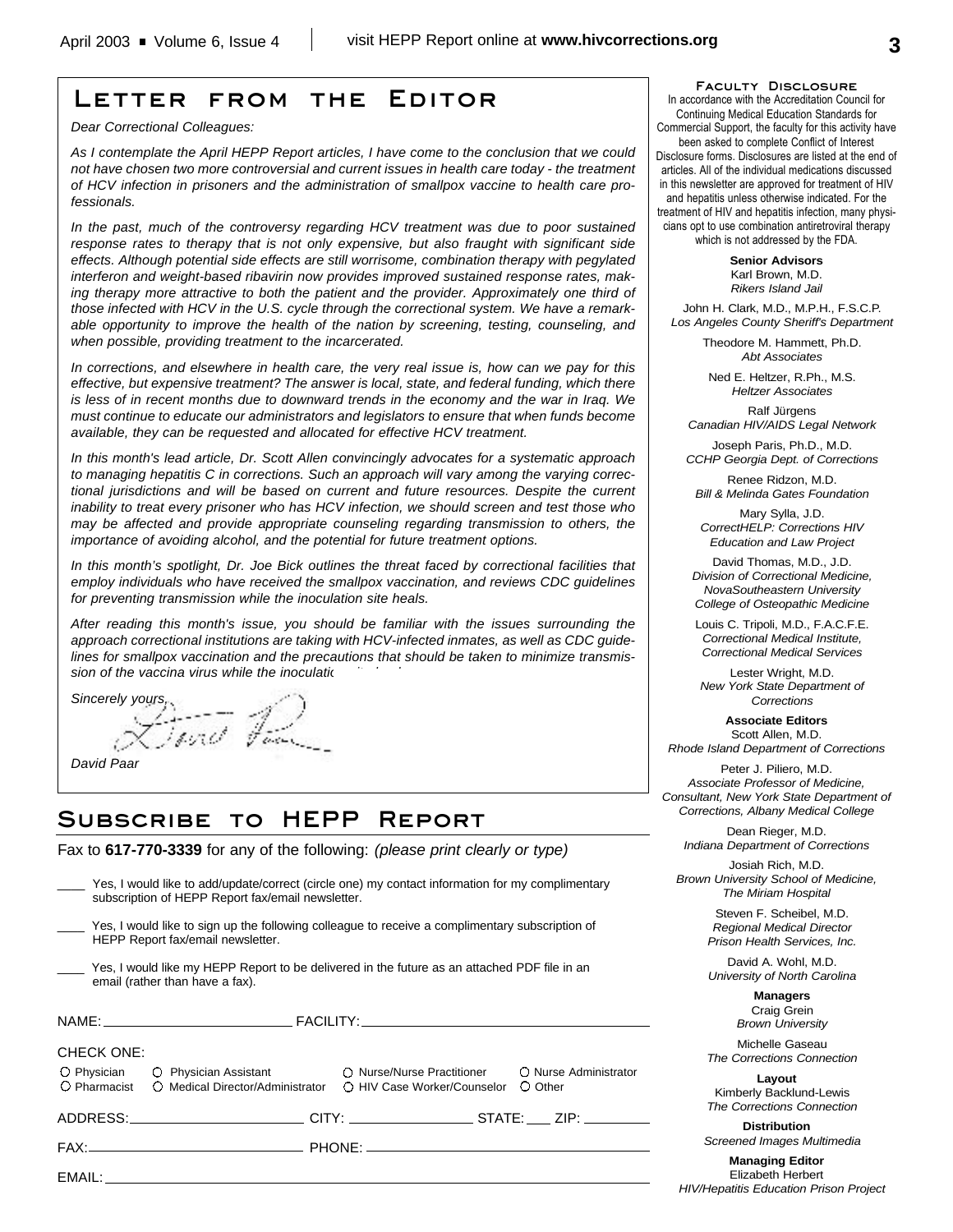#### **Developing a Systematic...** *(continued from page 2)*

- two groups who have historically been excluded from treatment or who have been associated with poor treatment outcome.<sup>12</sup>

**Emerging Consensus:** Owing to the controlled environment of the correctional setting, the traditionally challenging patient groups those with histories of substance abuse and/or mental illness - may find themselves in one of the safer environments for therapy with interferon and ribavirin.

The contraindication to therapy for HCV infection in those with substance abuse was lifted in the 2002 NIH consensus statement, following a review of the published data regarding efficacy of treatment of HCV in patients with IDU and alcoholism.<sup>13</sup> However, experts agree that HCV treatment should be coupled with substance abuse counseling and referral for treatment. Sobriety is largely enforced in the correctional setting, making it a more stable environment in which to contemplate medical therapy for HCV infection. Stable psychiatric illness is no longer considered an absolute contraindication to treatment with interferon based therapies.

Psychiatric illness, and in particular depression, has historically been seen as a relative contraindication to therapy given the potential of treatment to cause depression.<sup>14</sup> On the order of a third of all patients treated with interferon can be expected to develop symptoms of major depression. In Rhode Island, in a review of 90 patients treated with standard IFN and ribavirin, 60% of the patients had a history of mental illness, 44% had a history of depression, 8% were diagnosed with psychosis and 4% had a documented history of a prior suicide attempt. Patients were stabilized and cleared by the psychiatry team prior to the initiation of therapy and followed closely

by the psychiatric team during therapy. No patient had to discontinue therapy due to psychiatric side effects. 15

**Recommendation:** A history of substance abuse is no longer a contraindication for treatment of chronic HCV infection. Linking medical therapy with referral to substance abuse treatment, however, is a good idea. Still, the absence of available substance abuse treatment programs in a correctional setting should not be used to justify withholding treatment. Counseling should include discussion of harm reduction (clean needle access through provider prescriptions, needle exchange programs and pharmacy purchases, where available) in the event of relapse of drug use post-treatment.

In facilities where mental health care is available, an effort should be made to coordinate the evaluation and treatment of candidates with both chronic HCV infection and mental health problems. The close clinical follow up available in correctional settings may provide a safe environment for the treatment of HCVinfected patients who also have a psychiatric illness. While treatment of patients with unstable psychiatric illness remains contraindicated, patients who have clinically stable mental illness may be safely treated. The decision should be made on a case-by-case basis with input from the patient, the medical provider and the treating psychiatrist.

#### **Cost**

**Controversy:** High prevalence of HCV combined with historically high utilization of medical services among inmate patients have caused legitimate concern among correctional health care administrators that the cost of treatment could overwhelm already constrained correctional health care budgets.

**Emerging Consensus:** As previously stated, systematic, clinical-based approaches (such as those used by the Federal Bureau of Prisons) can direct medical treatment to those most likely to progress to cirrhosis and are clinically and ethically justifiable. Within the context of such approaches, only a minority of patients ultimately receives treatment.<sup>16</sup> In Rhode Island, where one of the more inclusive treatment protocols has been established and the prevalence of HCV infection stands at 27%, less than 5% of HCV positive patients are receiving treatment at any given time, and the cost of HCV-related treatment is limited to 5% of the total healthcare budget. $3$ 

**Recommendation:** Systematic approaches to screening, evaluation and treatment will mitigate the high cost of HCV care in correctional settings. However, the high prevalence of HCV infection - a treatable disease - in the context of an obligation to provide access to care can still be expected to have a significant impact on correctional budgets in the near term. Continuing efforts to educate the legislatures, executive branches, public health agencies and the broader community should be encouraged.

#### **Conclusion**

While screening, evaluation and treatment inclusion and exclusion criteria for HCV in corrections will continue to be hotly debated, there is emerging consensus regarding some aspects of HCV disease management. Chief among them is the growing recognition that all correctional systems will need to develop and implement an evidence-based systematic approach to the large numbers of patients housed within correctional institutions in the United States. As correctional systems move forward in responding to this challenge, it is essential that data regarding disease prevalence, morbidity and mortality and treatment outcomes and cost-effectiveness be collected and disseminated.

\*DISCLOSURES: Nothing to disclose.

#### *FOOTNOTES:*

- *1. Centers for Disease Control and Prevention. Prevention and Control of Infections with Hepatitis Viruses in Correctional Settings. MMWR 2003; 52 (RR-1).*
- *2. NIH Consensus Statement. Management of Hepatitis C: 2002. June 10- 12, 2002. http://www.consensus.nih.gov.*

*3. Hammett TM. Adopting More Systematic Approaches to Hepatitis C Treatment in Correctional Facilities. Ann Intern Med. 2003;138:235-236. 4. Sterling RK. Cost Analysis of Evaluation and Treatment of HCV in the Virginia Department of Corrections. Proceedings of the Management of Hepatitis C in Prisons Conference; 2003 Jan 25-26; San Antonio, Texas. 5. Cassidy WM. Treating Hepatitis C in Prisons. Proceedings of the*

*Management of Hepatitis C in Prisons Conference; 2003 Jan 25-26; San Antonio, Texas.*

*6. Allen SA. Hepatitis C: The RI Experience. Proceedings of the Management of Hepatitis C in Prisons Conference; 2003 Jan 25-26; San Antonio, Texas.*

*7. Rieger D., Medical Director, Indiana Department of Corrections; personal communications, 2003.*

*8. Baham J, Bick J, Giannoni D, Harris D, Ruiz J: Trends in an HIV Infected Incarcerated Population: An Autopsy Review. 40th Annual Meeting* *of the Infectious Diseases Society of America, October 2002. 9. Rieger D. Universal HCV Testing in Indiana: Pros and Cons. Proceedings of the Management of Hepatitis C in Prisons Conference; 2003 Jan 25-26; San Antonio, Texas.*

*10. Burnett D. Targeted Testing for Hepatitis C in Wisconsin DOC. Proceedings of the Management of Hepatitis C in Prisons Conference; 2003 Jan 25-26; San Antonio, Texas.*

*11. Fried MW, et al. Peginterferon alfa-2a plus Ribavirin for Chronic Hepatitis C Virus Infection, N Engl J Med, 347(13):975-982.*

*12. Falck-Ytter et al. Surprisingly Small Effect of Antiviral Treatment in Patients with Hepatitis C. Ann Intern Med 2002; 136:288-92.*

*13. Edlin BM, et al. Is It Justifiable to Withhold Treatment for Hepatitis C from Illicit-Drug Users? New England Journal of Medicine 2001; 345:211- 214.* 

*15. Allen SA, et al. Treatment of Chronic Hepatitis C in a State Correctional Facility. Annals of Internal Medicine 2003;138:187-190.*

*16. Spaulding A, et al. Hepatitis C in State Correctional Facilities. Prev Med. 1999;28:92-100.*

*<sup>14.</sup> Hauser P. A Prospective Study of the Incidence and Open-label Treatment of Interferon-induced Major Depressive Disorder in Patients With Hepatitis C. Molecular Psychiatry 2002;7:942-947.*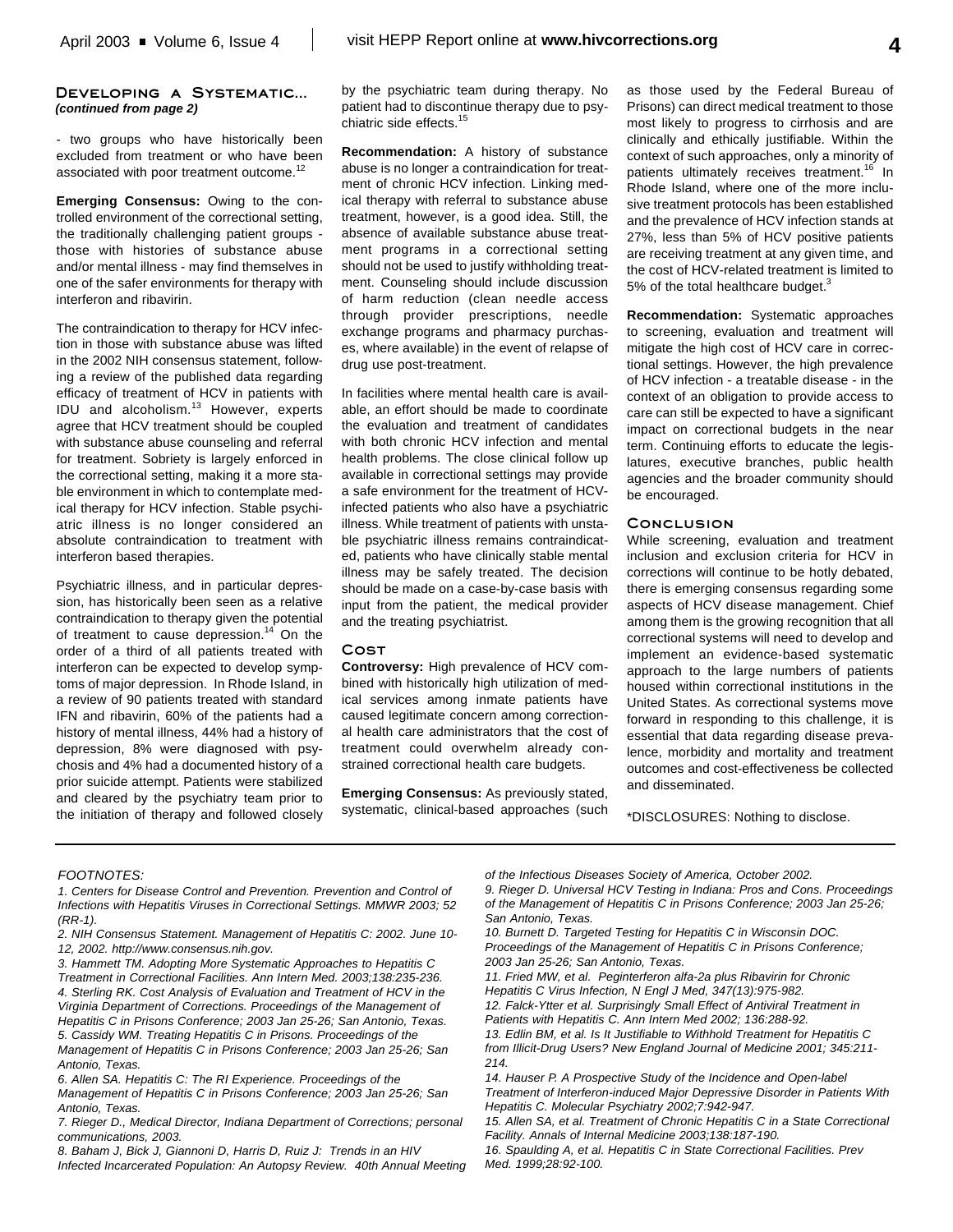## **Smallpox Alert in Jails and Prisons**

*By Joe Bick, M.D.\*, Director, HIV Treatment Services, California Medical Facility, Vacaville, California Department of Corrections*

While our nation's jails and prisons might appear to be a safe place to be to avoid the potential health risks associated with smallpox, this may not be the case. Many correctional employees serve as reservists in the military, while others are being trained to diagnose or treat individuals who are suspected of having smallpox. Both groups are among those who may be vaccinated against smallpox, which should be of concern to those providing health care to immunocompromised inmates. Transmission of the virus used for smallpox vaccination is a well-recognized phenomenon that can lead to devastating consequences in those with underlying medical disorders. This article is intended to provide a brief summary of what those responsible for correctional health care need to know about smallpox vaccination. Information that follows is based on recently published Centers for Disease Control and Prevention (CDC) guide $lines.<sup>1,2,3</sup>$ 

#### **Overview**

Smallpox vaccine is made from live vaccinia virus and does not contain variola virus, the causative agent of smallpox. Because vaccinia viral replication and shedding occurs at the vaccination site, unintended transmission can occur from as early as two days after vaccination until the scab separates from the skin two to three weeks later.

Replication of vaccinia virus can be enhanced among immunosuppressed patients. Except in the setting of an outbreak, smallpox vaccination is contraindicated for individuals with atopic dermatitis (eczema) or other skin conditions that disrupt the epidermis; women who are pregnant or who may become pregnant in the 28 days after vaccination; and those immunosuppressed due to HIV infection, autoimmune conditions, malignancy, radiation treatment, medications, or other immunodeficiencies.

Persons with HIV infection might have an increased risk for severe adverse reactions resulting from exposure to live-virus vaccines. Because the HIV epidemic began after routine smallpox vaccination ended in the 1970s, data are limited regarding the risks from vaccination among HIV-infected persons.

On March 25, 2003, the CDC reported that among 25,645 civilians who have been vaccinated, there have been three cases of myocardial infarction, one of which resulted in death; two cases of angina, and two cases of myopericarditis. Based upon this information, the CDC added the recommendation that persons with known cardiac disease such as cardiomyopathy, previous heart attack, angina, or other evidence of coronary artery disease be temporarily deferred from smallpox vaccination.

#### **Transmission of Vaccinia Virus**

Vaccinia can be transmitted to others from an unhealed vaccination site. Although nosocomial transmission of vaccinia from either patients or health care workers to patients has been described, transmission usually requires close interaction as would occur in a household or dormitory setting.

Cases arising from transmission through contact with a recently vaccinated person have resulted in either eczema vaccinatum (EV) or inadvertent inoculation (when vaccinia virus is transferred from a vaccination site to a second location on the body or to a close contact), occurring 5-19 days after exposure to the source case. The incidence of contact vaccinia in the 1960s was 2-6/100,000 first-time vaccinations. Since there are many more people living today with severe immunocompromising conditions, this may underestimate the current risk.

#### **Preventing contact transmission**

The CDC's Advisory Committee on Immunization Practices (ACIP) believes that optimal infection-control practices and appropriate site care should prevent transmission of vaccinia virus. Those providing direct patient care or who are in contact with inmates should keep their vaccination site covered with gauze dressing to absorb exudates; this dressing should be covered with a semipermeable membrane to minimize the risk of transmission. The dressing should also be covered by a layer of clothing until the scab separates, which may take 14-21 days. Dressings used to cover the site should be changed frequently to prevent maceration and accumulation of exudates.

Since transmission occurs through contact with the vaccination site, the most critical measure in preventing contact transmission is consistent hand hygiene with antimicrobial soap and water or an approved alcohol-based hand-rub (one that contains >60% alcohol) after any contact with the vaccination site or contact with materials that have come into contact with the site.

The CDC recommends that hospitals provide a program in which designated staff (available 24 hours a day) assess the dressings of all vaccinated health care workers daily before shifts begin, determine if dressings need changing, and change the dressing as needed. In correctional settings, designated personnel may be responsible for assessing vaccination sites of correctional officers. These designated staff should assess the vaccination site for local reactions and for vaccine take, reinforce education regarding the need for meticulous hand hygiene, and record and report serious adverse events after vaccination. When feasible, staff responsible for dressing changes for teams should be vaccinated, but having nonvaccinated staff change dressings is acceptable. All persons handling bandages should observe contact precautions.

#### **Administrative Leave for Vaccinated Health Care Workers**

The ACIP recommends that administrative leave is not routinely required for newly vaccinated health care personnel unless they are physically unable to work because of systemic signs and symptoms of illness; have extensive skin lesions that cannot be covered adequately; or are unable to adhere to the recommended infection-control precautions. However, the CDC expects that as many as 30% of the nation's hospitals may opt out of the voluntary immunization program because of concerns about health risks to those being vaccinated and the potential transfer of vaccinia to vulnerable populations. Each correctional system should take these issues into account when making a decision concerning administrative leave or reassignment.

#### **Adverse Events of Vaccination**

Adverse reactions are usually self-limited and include fever, headache, fatigue, myalgia, chills, local skin reactions, nonspecific rashes, erythema multiforme, lymphadenopathy, and pain at the vaccination site. Adverse reactions that might require further evaluation or treatment include inadvertent inoculation, generalized vaccinia (GV), eczema vaccinatum (EV), progressive vaccinia (PV), postvaccinial central nervous system disease, and fetal vaccinia.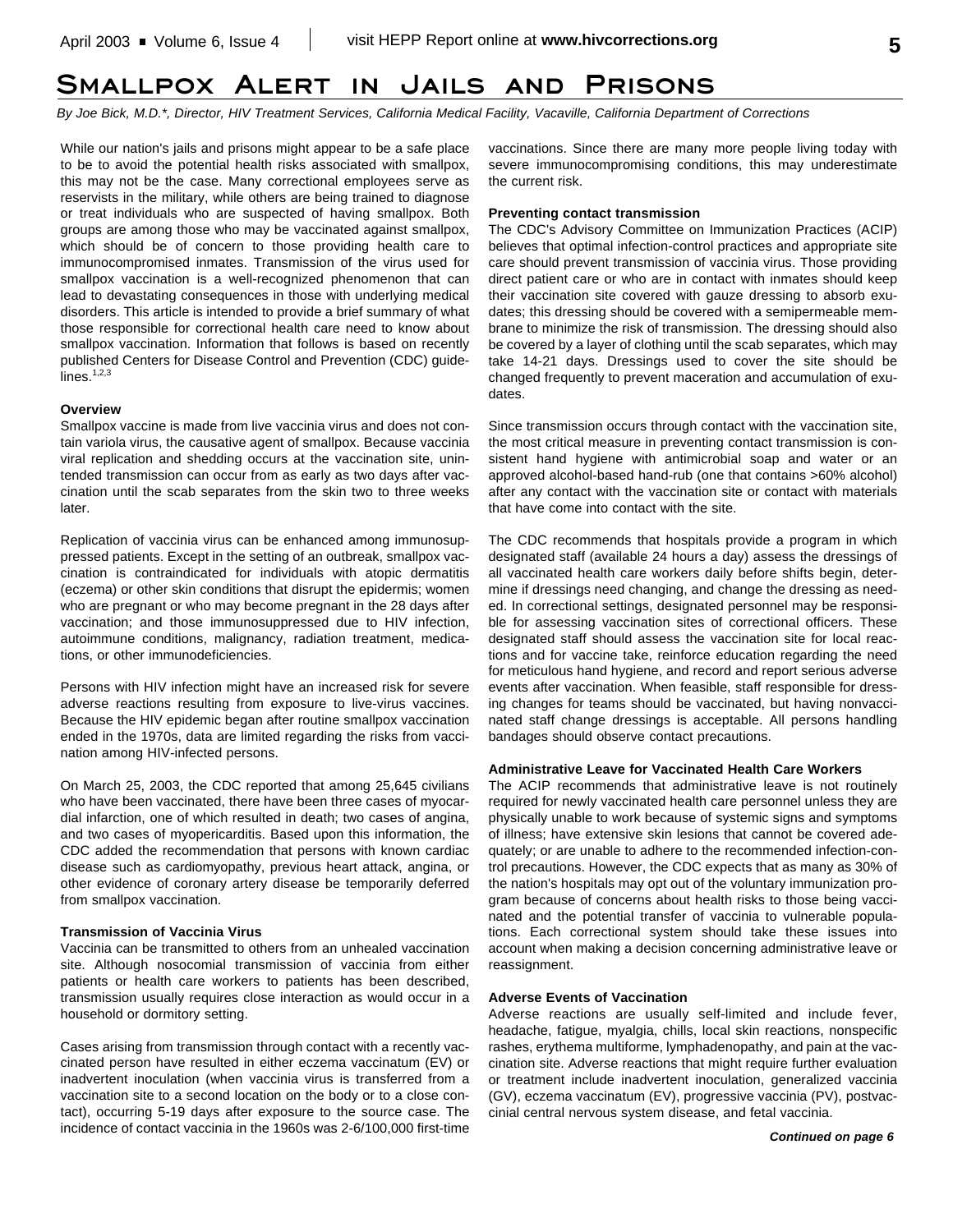#### SMALLPOX ALERT... *(continued from page 5)*

Persons with PV, EV, and severe GV or inadvertent inoculation might benefit from therapy with vaccinia immune globulin (VIG) or cidofovir, available from the CDC under Investigational New Drug protocols.

Inadvertent inoculation is usually self-limited and no additional care is needed. However, inoculations of the eye and eyelid require evaluation by an ophthalmologist and might require therapy with topical antiviral or antibacterial medications, VIG, or topical steroids.

GV is characterized by a disseminated maculopapular or vesicular rash, frequently on an erythematous base, which usually occurs six to nine days after first-time vaccination. This condition is usually selflimited and benign, although treatment with VIG might be required when the patient is systemically ill or found to have an underlying immunocompromising condition.

EV occurs among persons with a history of atopic dermatitis (eczema), and is a localized or generalized papular, vesicular, or pustular rash, which can occur anywhere on the body, with a predilection for areas of previous atopic dermatitis lesions. Patients with EV are often systemically ill and usually require VIG.

PV is a rare, severe, and often fatal complication among persons with immunodeficiencies, characterized by painless progressive necrosis at the vaccination site with or without metastases to distant sites (e.g., skin, bones, and other viscera). This disease carries a high mortality rate, and management of PV should include aggressive therapy with VIG, intensive monitoring, and tertiary-level supportive care.

Central nervous system disease, which includes postvaccinial encephalopathy (PVE) and postvaccinial encephalomyelitis (or encephalitis) (PVEM), can occur after smallpox vaccination. PVE is most common among infants aged <12 months. Although no specific therapy exists for PVE or PVEM, supportive care, anticonvulsants, and intensive care might be required.

Fetal vaccinia, resulting from vaccinial transmission from mother to fetus, is a rare, but serious, complication of smallpox vaccination during pregnancy or shortly before conception. It is manifested by skin lesions and organ involvement, and often results in fetal or neonatal death. It is recommended that pregnancy be avoided until 28 days after vaccination. Pregnant individuals who are considering vaccination (and pregnant spouses of vaccinated personnel) should be made aware of this risk.

#### **Making the Diagnosis**

Conditions easily confused with vaccinia infection (i.e. varicella, herpes zoster, herpes simplex, and enteroviruses), should be considered first, in particular for someone who has not been vaccinated or had contact with an individual who was vaccinated.

Serologic testing for vaccinia is uninformative because it cannot be used to distinguish vaccinia immunity from vaccinia infection unless baseline antibody titers are available.

Diagnostic tests for vaccinia are available only for research purposes, but are undergoing multicenter validation studies that might enable FDA to approve the test reagents for diagnostic use.

#### **Prophylaxis for Those at High Risk**

Prophylactic treatment with VIG is not recommended for persons or close contacts with contraindications to smallpox vaccination who are inadvertently inoculated or exposed.

#### **Reporting adverse events**

Suspected cases of these illnesses or other severe adverse events after smallpox vaccination should be reported immediately to state health departments and to the Vaccine Adverse Event Reporting System. Reports can be made online at https://secure.vaers.org/ VaersDataEntryintro.htm. To request clinical consultation and IND therapies for vaccinia-related adverse reactions for civilians, contact your state health department or the CDC's Clinician Information Line (877-554-4625). Those with suspected adverse events should be removed from work until evaluated and cleared to return.

#### **Timing of Tuberculosis Screening and Smallpox Vaccination**

Suppression of tuberculin skin test (TST) reactivity has been demonstrated after administration of smallpox vaccine. Health care workers scheduled to receive an annual TST should not receive the skin test for one month after smallpox vaccination to prevent possible falsenegative reactions.

## **Smallpox Resources**

- $\bullet$  Smallpox vaccination overview for clinicians: http://www.bt.cdc.gov/agent/smallpox/vaccination/clinicians.asp
- **Clinical evaluation tools:** http://www.bt.cdc.gov/agent/smallpox/vaccination/clineval.
- w **Clinical specimen collection guidance:** http://www.bt.cdc.gov/agent/smallpox/vaccination/ vaccinia-specimen-collection.asp.
- **CDC Clinician Information Line: 877-554-4625**
- **Center for the Study of Bioterrorism:** http://www.bioterrorism.slu.edu/
- **Johns Hopkins Center for Civilian Biodefense Strategies:** http://www.hopkins-biodefense.org/

*DISCLOSURES: Nothing to disclose.*

#### *FOOTNOTES:*

*1. CDC. Vaccinia (Smallpox) Vaccine: Recommendations of the Advisory Committee on Immunization Practices (ACIP), 2001. MMWR 2001 Jun 22; 50(No. RR-10):1-25.*

*2. Recommendations for Using Smallpox Vaccine in a Pre-Event Vaccination Program.*

*Supplemental Recommendations of the Advisory Committee on Immunization Practices (ACIP) and the Healthcare Infection Control Practices Advisory Committee (HICPAC). MMWR 2003 Feb 26; 52(Dispatch):1-16.*

*3. CDC. Smallpox Vaccination and Adverse Reactions: Guidance for Clinicians. MMWR 2003 Feb 21; 52(No.RR-4):1-28.*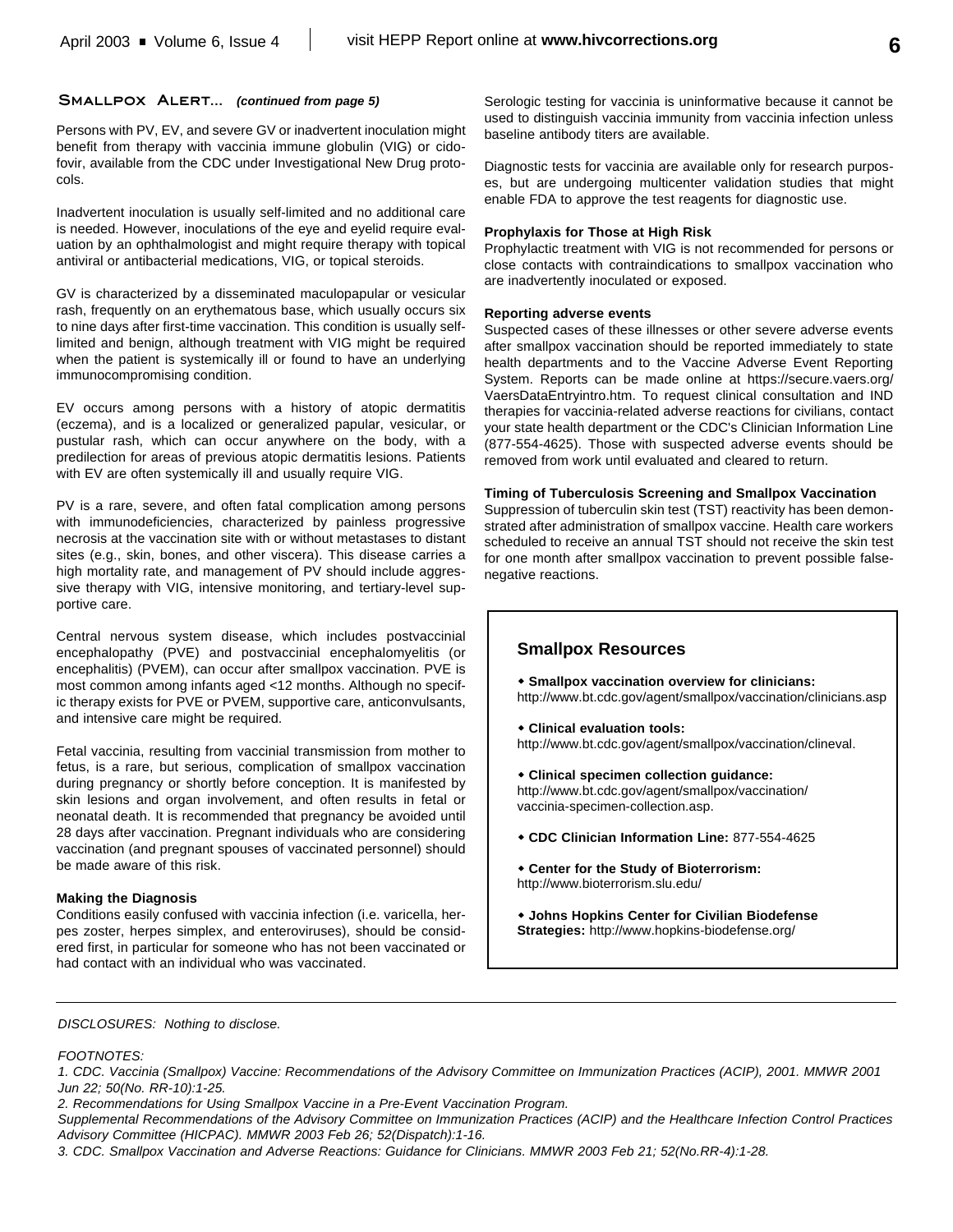## **Ask the Expert: Case Study – 36-year-old male with hepatitis C and HIV infection**

*Case presented and discussed by Stephen Tabet, MD, MPH, Assistant Professor of Medicine, University of Washington, and Director, Northwest Correctional Medicine Education Program.*

*A collaboration with the Northwest AIDS Education and Training Center, with Stephen Tabet, MD, and Kate Willner.*

**Case:** *A 36-year-old bisexual male with B3 HIV disease is expected to be incarcerated for nine months. On intake, the CD4 lymphocyte cell count is 542 cells mm (31%), up from a nadir of 240 (17%), with an HIV bDNA < 50 copies/ml. He is currently on d4T 40 mg bid, 3TC 150 mg bid, and nelfinavir 1250 mg bid and has never had any opportunistic infections. He denies any injection drug use (IDU), but does report a remote history of brief intranasal cocaine use. He is found on screening laboratory testing to have mildly elevated liver enzymes (AST 76 and ALT 91) with normal LDH, bilirubin, albumin, prothrombin time, hematocrit, and platelet count. He reports symptoms of depression (difficulty sleeping, decreased appetite, and anhedonia) and appears depressed. The examination is otherwise normal; in particular there is no evidence of spider angioma or palmar erythema. The provider screens the patient for hepatitis; an enzyme immunoassay (EIA) shows that the patient tests positive for hepatitis C virus (HCV) antibody and hepatitis B (HBV) core and surface antibody, but negative for hepatitis A (HAV) antibody.*

*What would you do for this patient? Should HAART be stopped?*

**Discussion:** It is difficult to determine the cause of liver toxicity in HIV/HCV co-infected patients on HAART. Ritonavir may be the most common cause of antiretroviral-related hepatoxicity, but all antiretrovirals can damage the liver. Regardless of the etiology, HAART should be continued in this patient given the mild transaminitis and no evidence of synthetic dysfunction. Given the high rate of HBV and HCV co-infection in HIV-infected patients, and particularly among incarcerated persons, it is incumbent upon the provider to rule out an infectious etiology as was done with this patient. It is controversial whether RIBA confirmation is necessary with positive EIAs in highrisk patients, given that new-generation EIAs have high positive predictive value in high-risk patients such as this one.

#### *What if this patient had screened EIA negative?*

A recent study published in JAIDS<sup>1</sup> reported that between 6% and 19% (depending on the HCV RNA method used) of HIV-infected HCV antibody-negative patients had HCV viremia. HCV viremia in persons without HCV antibodies was associated with HIV acquisition through sexual contact as opposed to parenteral risk factors and lower CD4 lymphocyte count. Most experts recommend follow-up HCV RNA in all HIV-infected patients who screen HCV antibody negative, but are still suspected of harboring HCV infection.

Another reason to do a follow-up HCV RNA is that up to 10% of patients infected with HCV actually clear the virus (HCV antibody positive and RNA negative) although the rate appears lower in HIV/HCV co-infected patients.

I would suggest checking the liver enzymes in one month and, if stable, checking every two to three months thereafter. Also continue to monitor his T cell subsets, HIV RNA, kidney function, glucose and electrolytes every three months if they all remain stable. I would advise periodically monitoring a fasting lipid panel.

An important early step is to obtain HAV and HBV serologies, as was done in this case. HCV-infected persons are at higher risk of going on to fulminant hepatic failure if they contract HAV or HBV than are people who do not have HCV infection. Therefore, those who have not had prior infection should be vaccinated.

#### *Why not just vaccinate against both hepatitis A and B and save the cost of the serologies?*

That strategy would be fine for HAV, but not for HBV. HAV has no chronic carrier state, but providers must rule out chronic active hepatitis B (hepatitis B surface antigen positive). Given that this patient was negative for HAV antibodies, he was then vaccinated against HAV.

#### *Should hepatitis C treatments be discussed next?*

This patient has several other issues that need to prioritized and dealt with prior to even discussing treatment for HCV. He should be educated regarding HCV infection transmission, just as one would with someone who initially tests positive for HIV infection.

Contaminated needles associated with IDU account for the majority of HCV infections in the developed world. Since 1992, at least twothirds of new cases of HCV infection in the United States can be attributed to IDU. Although HCV was originally presumed to not be readily transmitted by sexual contact, there is mounting evidence that HCV is transmitted via sexual contact and HCV RNA has been detected in semen, vaginal secretions, and saliva, though whether the virus is replication-competent in these sites is not known. Sharing of razors and toothbrushes should be strongly discouraged given their potential for being contaminated with blood.

The next step would be to discuss the natural history of HCV with the patient, including that he is likely to have some liver damage, the extent of which is unknown. Although most people do not go on to end-stage liver disease with cirrhosis, this patient should be warned of the hazards of alcohol abuse and HCV.

The provider should explain that HIV accelerates the progression of HCV, and that cirrhosis and mortality rates are higher in co-infected patients than they are with HCV alone.

The provider can then discuss available treatments. Co-infected patients, especially with high CD4+ T cell counts, have been shown to have similar treatment response rates compared to people with HCV only. This individual's short incarceration period does not make him a good candidate to initiate the current optimal treatment - pegylated interferon and ribavirin for 6-12 months dependent upon HCV genotype. I would advise discussing the options available to him and would attempt to help him enter into the health care system in the community prior to his release.

This patient's co-morbid mental illness should be addressed. Incarcerated men and women have much higher rates of depression and other mental illnesses than the general population. Untreated depression is clearly correlated with poor adherence to antiretrovirals and is a relative contraindication to interferon therapy for HCV.

#### *REFERENCE:*

*1. Journal of Acquired Immune Deficiency Syndrome. 2002 Oct 1;31(2):154-62.*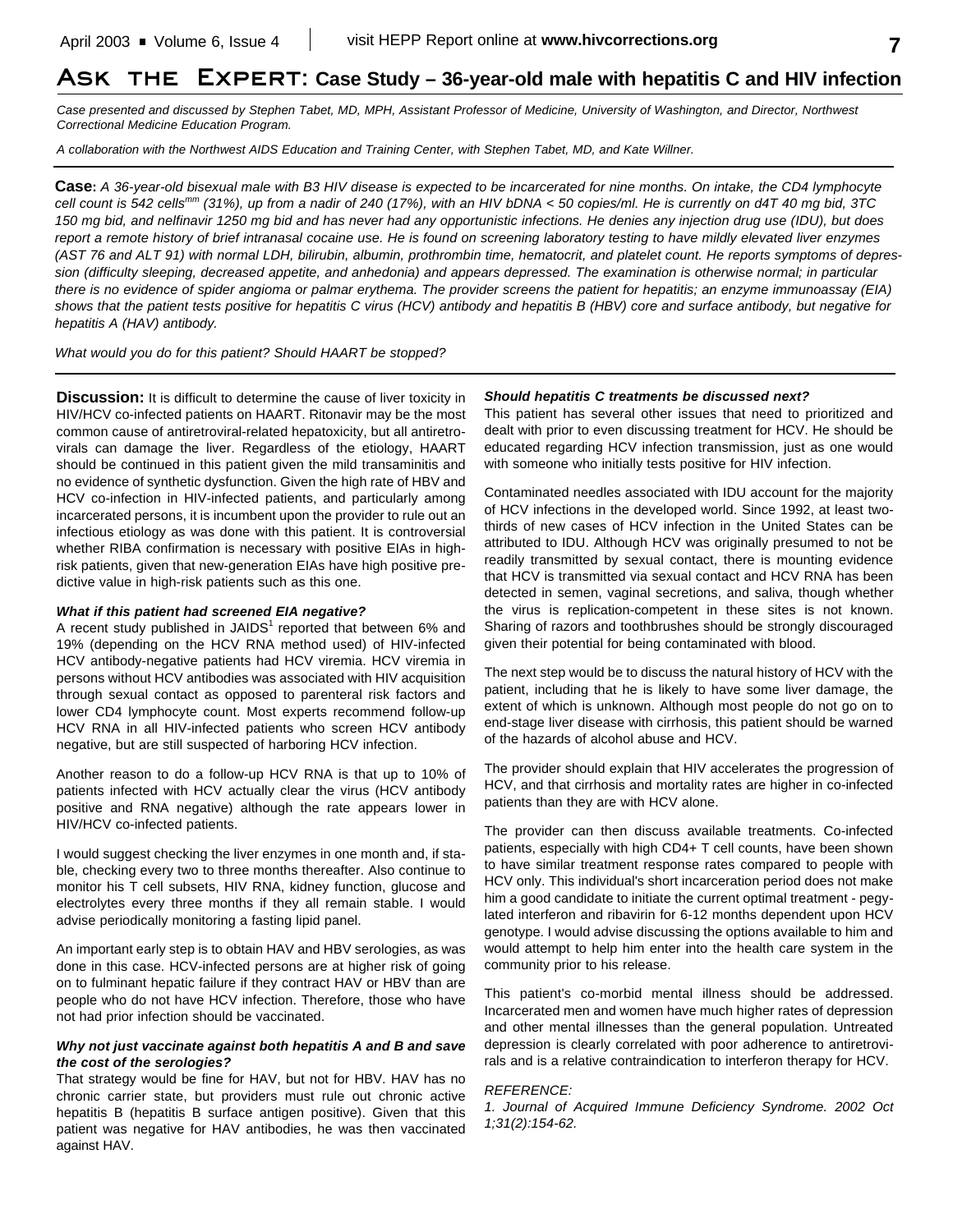## **Save the** DATES

**9th Annual Jail Health Conference** *May 12-13, 2003 Wisconsin Dells, Wisconsin* Call: 715-836-3636

Email: ce@uwec.edu Visit: http://www.uwec.edu/CE/

#### **American Correctional Association Summer Conference**

*August 9-13, 2003 Nashville, Tennessee* Call: 800-222-5646, ext. 1922 Visit: http://www.aca.org/ conventions/conventions\_ 2003\_summer.htm

#### **3rd Annual Intensive Review in Correctional Medicine**

Sponsored by the Correctional Medicine Institute (CMI), the Society for Correctional Physicians (SCP), and Johns Hopkins **University** *September 4-6, 2003 Baltimore, Maryland Baltimore Marriott Waterfront Hotel* Call: 314-607-1565 Email: admin@cm-institute.org Visit: http://www.cm-institute.org/

## **43rd Interscience Conference on Antimicrobial Agents and Chemotherapy (ICAAC)**

*September 14-17, 2003 Chicago, Illinois* Call: 202-737-3600 Email: icaac@asmusa.org Visit: www.icaac.org/ICAAC.asp

### **The United States Conference on AIDS**

Sponsored by the National Minority AIDS Council *September 18-21, 2003 New Orleans, Louisiana* Call: 202-483-6622 Visit: www.nmac.org

**National Conference on Correctional Health Care** *October 4-8, 2003 Austin, Texas* Call: 773-880-1460 Visit: www.ncchc.org

**41st Annual Meeting of Infectious Disease Society of America (IDSA)** *October 9-12, 2003 San Diego, California* Call: 703-299-0200 Email: info@idsociety.org Visit: www.idsociety.org

## **Inside News**

### **CDC Issues Health Alert for SARS**

The Centers for Disease Control and Prevention (CDC) has issued a health alert for Severe Acute Respiratory Syndrome (SARS), a new respiratory illness apparently originating in Asia and now reported in several countries. The illness usually begins with a fever, chills, headache, myalgias and malaise, followed by a respiratory phase characterized by a dry, nonproductive cough and dyspnea. Persons with these symptoms who have traveled recently to Hong Kong, Guangdong Province in China; Hanoi, Vietnam, and Singapore; or their close contacts (if symptomatic); may be at risk and should be reported to the CDC. For more information, go to http://www.cdc.gov/ncidod/sars/. *CDC, 3/22/03*

#### **NY Lawmakers Push for Oversight of Inmates' Health**

A package of bills that would extend New York State Department of Health Oversight to reviewing AIDS and hepatitis C care in prison facilities passed New York's Assembly Health Committee. Similar efforts in the past have failed, mainly for the lack of a majority sponsor in the Republican-dominated Senate. New York's Commission of Corrections, a watchdog group, is currently charged with establishing minimum health care standards for inmates, but critics charge that the prison system exists mostly without oversight, resulting in inconsistent care. Corrections officials maintain that what they are doing works and point to the decline of AIDS-related deaths and TB outbreaks in prisons in the last decade.

*Associated Press, 3/23/03*

#### **HHS Announces Contracts to Develop "Safer" Smallpox Vaccines**

Health and Human Services officials announced two contracts for the development of "safer" smallpox vaccines that could be used to protect people with compromised immune systems, including people with HIV/AIDS. The administration agency discourages people with HIV/AIDS, eczema, atopic dermatitis and cancer, heart disease, as well as pregnant women and organ transplant recipients from receiving the current smallpox vaccine. *Kaiser Daily Reports, 2/27/03*

### **HIV Serostatus Affects Rearrest Rates of Ex-prisoners**

Researchers at the University of Washington presented results of a study contending that inmates with HIV infection are more likely to be rearrested upon release than HIV-negative inmates. Fiftyseven HIV-positive inmates were compared to 254 HIV-negative inmates at the King County Correctional Facility in Seattle, Washington. Using the log rank test in Kaplan-Meier survival analysis, statistical difference in the relative risk of rearrest occurred for the HIV-positive group, according to investigators. The full report, "Rearrest: Does HIV Serostatus Make a Difference?" was published in AIDS Care - Psychological and Socio-Medical Aspects of AIDS/HIV (2002;14(6):839-849). *AIDS Weekly, 2/10/03*

### **Prisoners Not Entitled to Hepatitis Treatment, Court Rules**

The Montana Supreme Court denied prisoner Keith Brown's petition for hepatitis C (HCV) medication and returned the case to a lower court recently. The divided court said it needed an official determination of whether the diagnosis was correct. The court also asked for a determination on whether there is an effective treatment for HCV. In Montana, about 30 percent of the state's 2,750 inmates have hepatitis, according to the state's DOC chief medical officer. *Associated Press, 3/01/03*

# **Resources & Websites**

### **Society of Correctional Physicians** http://www.corrdocs.org

**National Institute of Corrections** http://www.nicic.org

#### **CDC 2002 STD Treatment Guidelines: Pocket Guides and Wall Charts**

https://www2.cdc.gov/nchstp\_od/piweb/ stdorderform.asp Pocket guide summaries and wall charts of CDC's 2002 STD Treatment Guidelines can be ordered online.

### **Pros & Cons: A Guide to Creating Successful Community-based HIV/AIDS Programs for Prisoners**

http://www.pasan.org By Rick Lines, Prisoners HIV/AIDS Support Action Network (PASAN), Toronto, Canada This guide, available in English and French, provides background information on the prison system, service/program ideas, and advocacy strategies to create community-based HIV/AIDS programs for prisoners with the goal of better defending the rights of prisoners and expanding the availability and accessibility of HIV/AIDS services. Includes chapters on the Prisons 101, HIV and Hepatitis C in Prison, Getting Started, HIV Prevention Education and Outreach, and Client Support and Advocacy. It also contains an extensive Resource section.

The guide can be downloaded, and single copies (sent by mail) are free. Orders for multiple copies or shipping outside of Canada must be pre-paid. **To obtain Pros & Cons, contact:** Canadian HIV/AIDS Clearinghouse 400-1565 Carling Avenue, Ottawa, ON, K1Z 8R1 Toll Free: 1-877-999-7740 Tel. (613) 725-3434 E-mail: aidssida@cpha.ca http://www.clearinghouse.cpha.ca